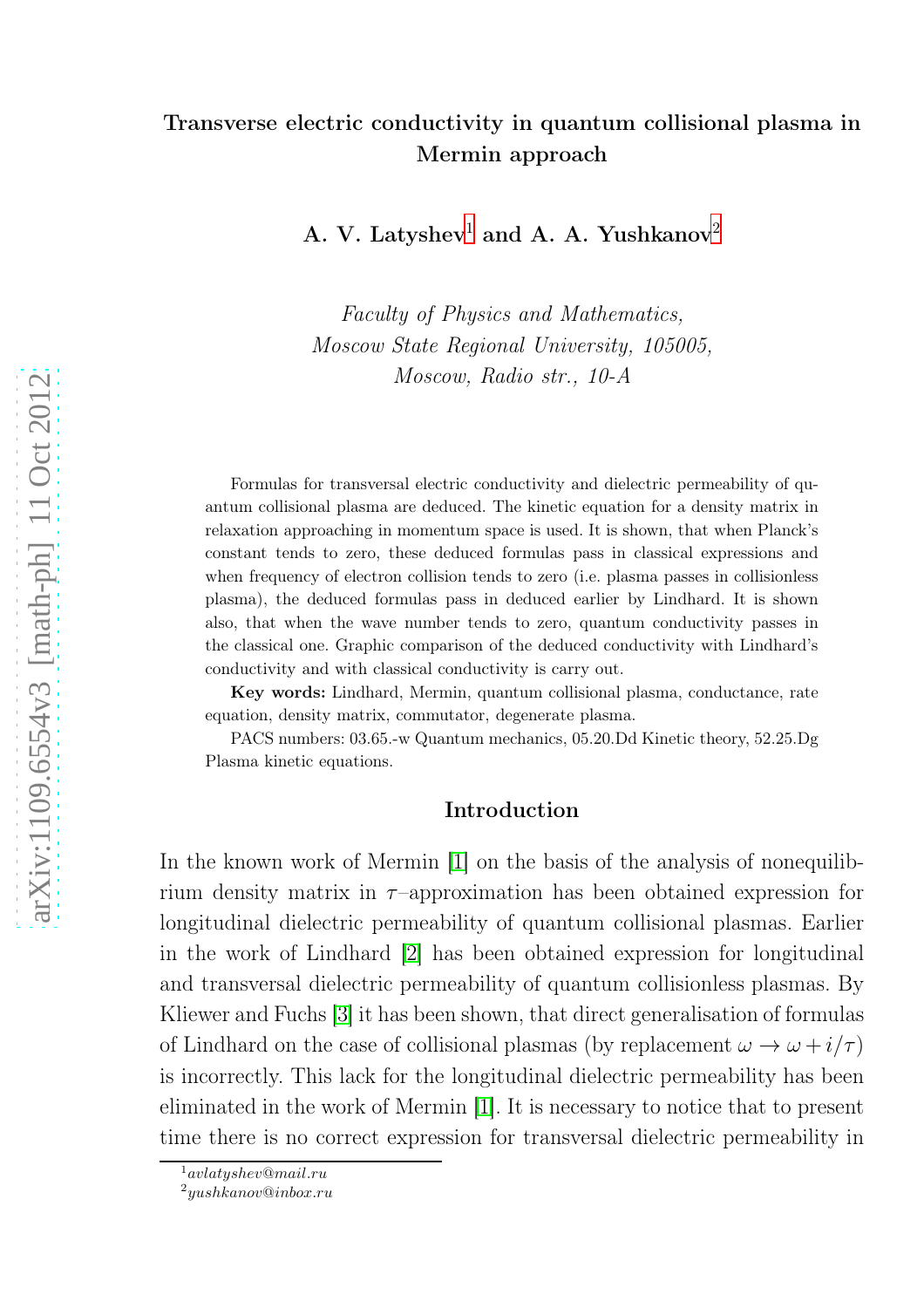the case of quantum collisional plasmas. The purpose of our work consists in elimination of this blank.

Properties of electric conductivity and dielectric permeability on to the formulas deduced by Lindhard [\[2\]](#page-17-1), were in detail studied in the monography [\[4\]](#page-17-3). In work [\[5\]](#page-17-4) transversal dielectric permeability of quantum plasma it was applied in questions of skin effect theory. Now interest to studying of various properties of the quantum plasmas grows (see, for example, [\[6\]](#page-17-5)–[\[11\]](#page-17-6)). It is specially necessary to note work of G. Manfredi [\[12\]](#page-17-7), devoted to research of electromagnetic properties of quantum plasma.

### 1. Kinetic equation for density matrix

Let the vector potential of an electromagnetic field is harmonious, i.e. it changes as  $\mathbf{A} = \mathbf{A}(\mathbf{r}) \exp(-i\omega t)$ . We consider the transversal conductivity. So the following condition should be satisfied  $div A(r, t) = 0$ . Relation between vector potential and intensity of the electric field is given by the following expression  $\mathbf{A(q)} = -(ic/\omega)\mathbf{E(q)}$ . Equilibrium density matrix has the following form

$$
\tilde{\rho} = \left[1 + \exp\frac{H - \mu}{k_B T}\right]^{-1}.\tag{1.1}
$$

Here T is the plasma temperature,  $k_B$  is the Bolzmann constant,  $\mu$  is the chemical plasma potential,  $H$  is the Hamiltonian. In linear approximation the Hamiltonian has the following form

$$
H = \frac{(\mathbf{p} - (e/c)\mathbf{A})^2}{2m} = \frac{\mathbf{p}^2}{2m} - \frac{e}{2mc}(\mathbf{p}\mathbf{A} + \mathbf{A}\mathbf{p}).
$$

Here **p** is the operator of momentum,  $\mathbf{p} = -i\hbar\nabla$ , e and m is the electgon charge and mass, c is the velocity of light.

Therefore we can write the Hamiltonian in the form  $H = H_0 + H_1$ , where

$$
H_0 = \frac{\mathbf{p}^2}{2m}, \qquad H_1 = -\frac{e}{2mc}(\mathbf{p}\mathbf{A} + \mathbf{A}\mathbf{p}).
$$

We take the kinetic Shrödinger equation for density matrix in  $\tau$ –approximation

$$
i\hbar \frac{\partial \rho}{\partial t} = [H, \rho] + \frac{i\hbar}{\tau} (\tilde{\rho} - \rho). \tag{1.2}
$$

Here  $\nu = 1/\tau$  is the effective collision frequency of electrons,  $\tau$  is the characteristic time between two consecutive collisions,  $\hbar$  is the Planck's constant,  $[H, \rho] = H\rho - \rho H$  is the commutator,  $\tilde{\rho}$  is the equilibrium density matrix.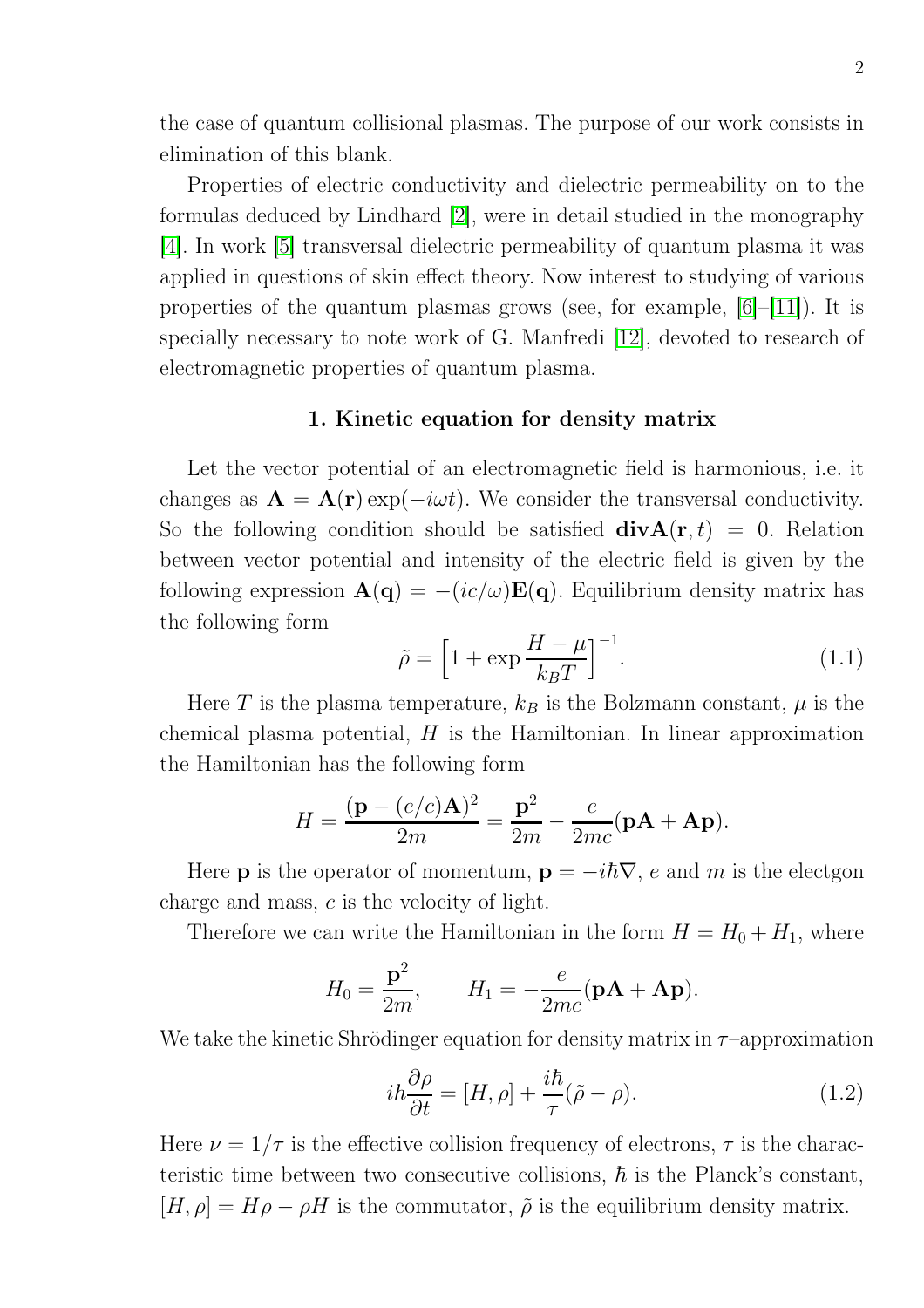In linear approximation by external field we shall seek the density matrix in the form

$$
\rho = \tilde{\rho}^{(0)} + \rho^{(1)}.
$$
\n(1.3)

Here  $\rho^{(1)}$  is the correction to equilibrium density matrix, caused by presence of electromagnetic field,  $\tilde{\rho}^{(0)}$  is the equilibrium density matrix, corresponding to operator  $H_0$ .

We present equilibrium density matrix  $\tilde{\rho}$  in the following form:

$$
\tilde{\rho} = \tilde{\rho}^{(0)} + \tilde{\rho}^{(1)}.\tag{1.4}
$$

We consider the commutator  $[H, \tilde{\rho}]$ . In linear approximation this commutator equals to

$$
[H, \tilde{\rho}] = [H_0, \tilde{\rho}^{(1)}] + [H_1, \tilde{\rho}^{(0)}]
$$
\n(1.5)

and

$$
[H, \tilde{\rho}] = 0. \tag{1.6}
$$

For commutators from right side of equality (1.5) we have

$$
\langle \mathbf{k}_1 | [H_0, \tilde{\rho}^{(1)} | \mathbf{k}_2] \rangle = \left( E_{\mathbf{k}_1} - E_{\mathbf{k}_2} \right) \tilde{\rho}^{(1)} (\mathbf{k}_1 - \mathbf{k}_2), \tag{1.7}
$$

and

$$
\langle \mathbf{k}_1 | [H_1, \tilde{\rho}^{(0)} | \mathbf{k}_2] \rangle = (f_{\mathbf{k}_2} - f_{\mathbf{k}_1}) \langle \mathbf{k}_1 | H_1 | \mathbf{k}_2 \rangle =
$$
  
= 
$$
\frac{e}{2mc} (f_{\mathbf{k}_2} - f_{\mathbf{k}_1}) (\mathbf{k}_1 + \mathbf{k}_2) \mathbf{A} (\mathbf{k}_1 - \mathbf{k}_2),
$$
 (1.8)

where

$$
f_{\mathbf{k}} = \left[1 + \exp\frac{E_{\mathbf{k}} - \mu}{k_B T}\right]^{-1}, \qquad E_{\mathbf{k}} = \frac{\hbar^2 \mathbf{k}^2}{2m}, \qquad \mathbf{p} = \hbar \mathbf{k}.
$$

From equalities  $(1.4)$ – $(1.8)$  it follows that

$$
\tilde{\rho}^{(1)}(\mathbf{k}_1 - \mathbf{k}_2) = -\frac{e\hbar}{2mc} \frac{f_{\mathbf{k}_1} - f_{\mathbf{k}_2}}{E_{\mathbf{k}_1} - E_{\mathbf{k}_2}} (\mathbf{k}_1 + \mathbf{k}_2) \mathbf{A} (\mathbf{k}_1 - \mathbf{k}_2).
$$
 (1.9)

With the help of equalities  $(1.3)$ – $(1.5)$  we linearize the equation  $(1.2)$ . We obtain the following equation

$$
i\hbar \frac{\partial \rho^{(1)}}{\partial t} = [H_0, \rho^{(1)}] + [H_1, \tilde{\rho}^{(0)}] + i\hbar (\tilde{\rho}^{(1)} - \rho^{(1)}). \tag{1.10}
$$

Let's notice that perturbation  $\rho^{(1)} \sim \exp(-i\omega t)$ , Then the equation (1.10) will be transformed to the following form

$$
(\hbar\omega + i\hbar\nu)\rho^{(1)} = [H_0, \rho^{(1)}] + [H_1, \tilde{\rho}^{(0)}] + i\hbar\nu\tilde{\rho}^{(1)}.
$$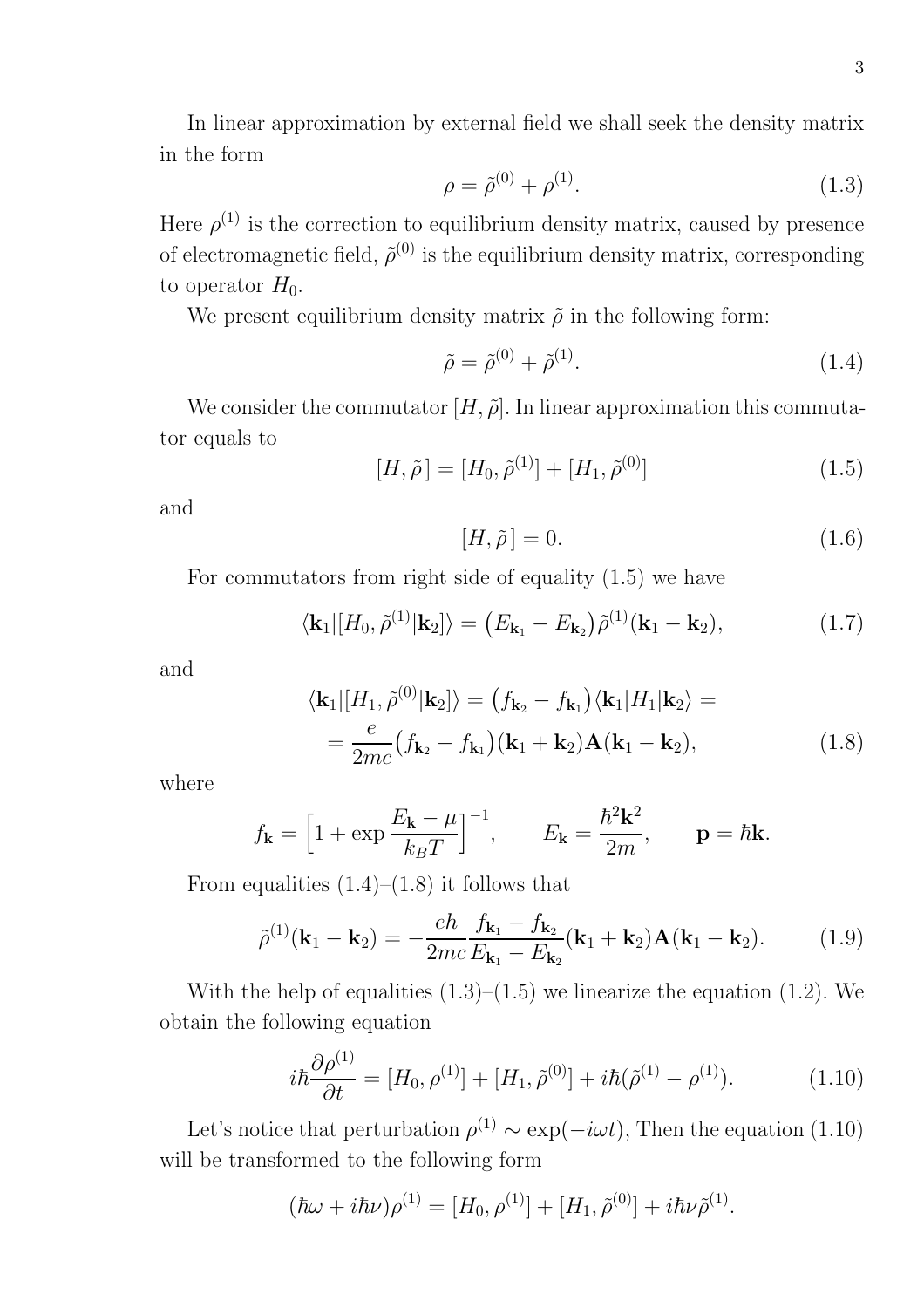From here we found that

$$
(\hbar\omega + i\hbar\nu)\langle \mathbf{k}_1|\rho^{(1)}|\mathbf{k}_2\rangle = \langle \mathbf{k}_1|[H_0, \rho^{(1)}]|\mathbf{k}_2\rangle + + \langle \mathbf{k}_1|[H_1, \tilde{\rho}^{(0)}]|\mathbf{k}_2\rangle + i\hbar\nu\langle \mathbf{k}_1|\tilde{\rho}^{(0)}|\mathbf{k}_2\rangle.
$$

Here

$$
\langle \mathbf{k}_1 | [H_0, \rho^{(1)}] | \mathbf{k}_2 \rangle = (E_{\mathbf{k}_1} - E_{\mathbf{k}_2}) \langle \mathbf{k}_1 | \rho^{(1)} | \mathbf{k}_2 \rangle =
$$

$$
= (E_{\mathbf{k}_1} - E_{\mathbf{k}_2}) \rho^{(1)} (\mathbf{k}_1 - \mathbf{k}_2).
$$

Previous equality now we write in the form

$$
(\hbar\omega + i\hbar\nu - E_{\mathbf{k}_1} + E_{\mathbf{k}_2})\rho^{(1)}(\mathbf{k}_1 - \mathbf{k}_2) =
$$

$$
= \frac{e\hbar}{2mc}(f_{\mathbf{k}_1} - f_{\mathbf{k}_2})(\mathbf{k}_1 + \mathbf{k}_2)\mathbf{A}(\mathbf{k}_1 - \mathbf{k}_2) + i\hbar\nu\tilde{\rho}^{(1)}(\mathbf{k}_1 - \mathbf{k}_2).
$$

Last summand in this equality we will replace according to the equation (1.9). From the received equation it is found

$$
\rho^{(1)}(\mathbf{k}_1 - \mathbf{k}_2) =
$$

$$
= \frac{e\hbar}{2mc} \Xi(\mathbf{k}_1, \mathbf{k}_2) (f_{\mathbf{k}_1} - f_{\mathbf{k}_2})(\mathbf{k}_1 + \mathbf{k}_2) \mathbf{A} (\mathbf{k}_1 - \mathbf{k}_2).
$$
(1.11)

Here

$$
\Xi(\mathbf{k}_1, \mathbf{k}_2) = \frac{E_{\mathbf{k}_1} - E_{\mathbf{k}_2} - i\hbar\nu}{(E_{\mathbf{k}_1} - E_{\mathbf{k}_2})(\hbar\omega + i\hbar\nu - E_{\mathbf{k}_1} + E_{\mathbf{k}_2})}
$$

In equation (1.11) we put  $\mathbf{k}_1 = \mathbf{k}, \mathbf{k}_2 = \mathbf{k} - \mathbf{q}$ . Then

$$
\langle \mathbf{k}_1 | \rho^{(1)} | \mathbf{k}_2 \rangle = \langle \mathbf{k} | \rho^{(1)} | \mathbf{k} - \mathbf{q} \rangle = \rho^{(1)}(\mathbf{q}) =
$$

$$
=-\frac{e\hbar}{mc}\Xi(\mathbf{k},\mathbf{q})(f_{\mathbf{k}}-f_{\mathbf{k}-\mathbf{q}})\mathbf{k}\mathbf{A}(\mathbf{q}).
$$
 (1.12)

.

Here

$$
\Xi(\mathbf{k},\mathbf{q}) = \frac{E_{\mathbf{k}} - E_{\mathbf{k}-\mathbf{q}} - i\hbar\nu}{(E_{\mathbf{k}} - E_{\mathbf{k}-\mathbf{q}})(\hbar\omega + i\hbar\nu - E_{\mathbf{k}} + E_{\mathbf{k}-\mathbf{q}})}.
$$

## 2. Current density

Current density  $\mathbf{j}(\mathbf{q})$  is defined as

$$
\mathbf{j}(\mathbf{q},\omega) = e \int \frac{d\mathbf{k}}{8\pi^3 m} \left\langle \mathbf{k} + \frac{\mathbf{q}}{2} \left| (\mathbf{p} - \frac{e}{c}\mathbf{A})\rho + \rho(\mathbf{p} - \frac{e}{c}\mathbf{A}) \right| \mathbf{k} - \frac{\mathbf{q}}{2} \right\rangle. \tag{2.1}
$$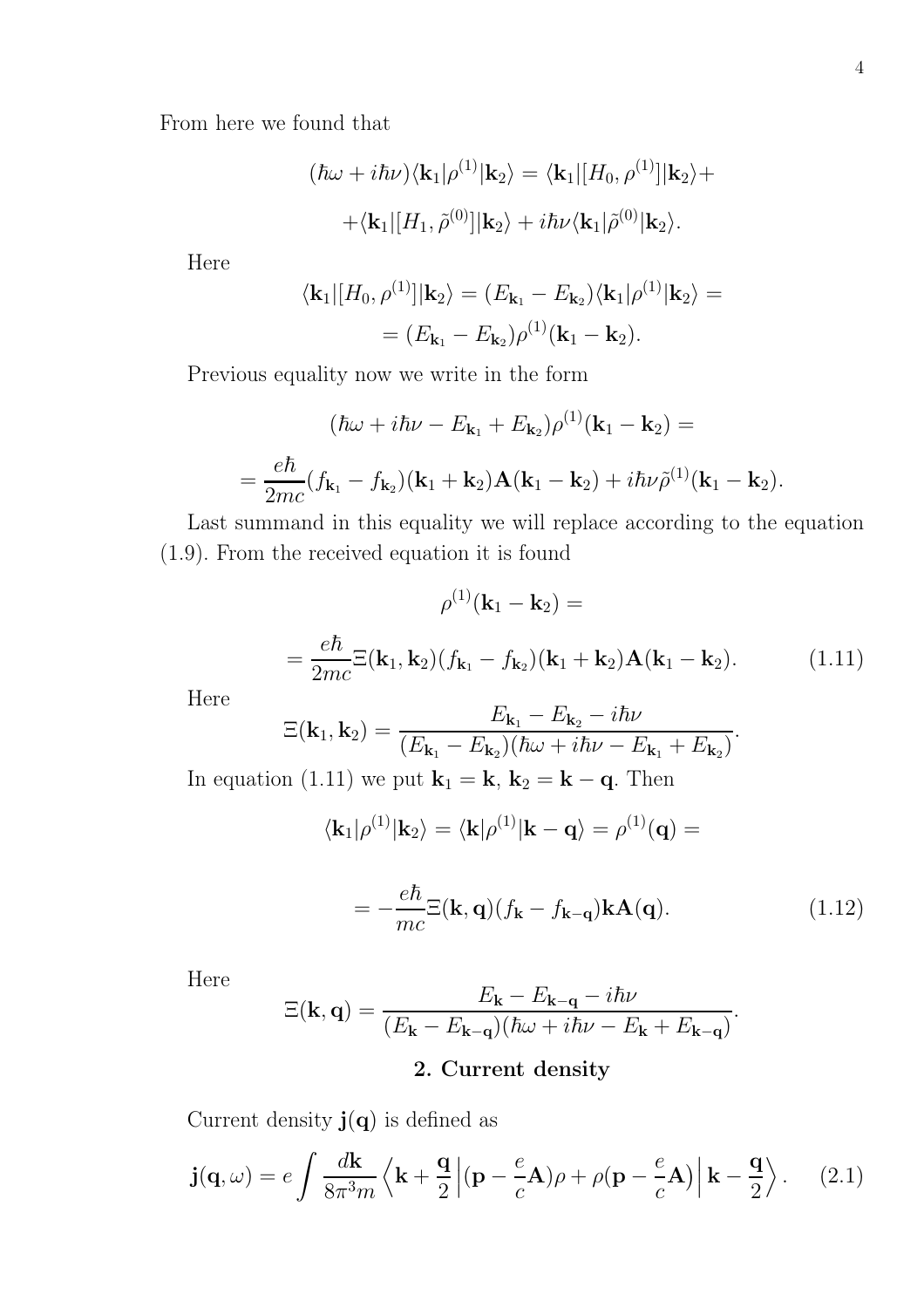After substitution  $(1.3)$  in integrand from  $(2.1)$ , we have

$$
\left\langle \mathbf{k} + \frac{\mathbf{q}}{2} \left| (\mathbf{p} - \frac{e}{c} \mathbf{A}) \rho + \rho (\mathbf{p} - \frac{e}{c} \mathbf{A}) \right| \mathbf{k} - \frac{\mathbf{q}}{2} \right\rangle =
$$
  
=  $\left\langle \mathbf{k} + \frac{\mathbf{q}}{2} \left| \mathbf{p} \rho^{(1)} + \rho^{(1)} \mathbf{p} - \frac{e}{c} (\mathbf{A} \tilde{\rho}^{(0)} + \tilde{\rho}^{(0)} \mathbf{A}) \right| \mathbf{k} - \frac{\mathbf{q}}{2} \right\rangle.$ 

It is easy to see that

$$
\langle \mathbf{k} + \frac{\mathbf{q}}{2} \Big| \mathbf{p}\rho^{(1)} + \rho^{(1)}\mathbf{p} \Big| \mathbf{k} - \frac{\mathbf{q}}{2} \rangle = 2\hbar \mathbf{k}\rho^{(0)}(\mathbf{q}),
$$
  

$$
\langle \mathbf{k} + \frac{\mathbf{q}}{2} \Big| \mathbf{A}\tilde{\rho}^{(0)} + \tilde{\rho}^{(0)}\mathbf{A} \Big| \mathbf{k} - \frac{\mathbf{q}}{2} \rangle = \mathbf{A}(\mathbf{q}) \Big[ \tilde{\rho}^{(0)}(\mathbf{k} + \frac{\mathbf{q}}{2}) + \tilde{\rho}^{(0)}(\mathbf{k} - \frac{\mathbf{q}}{2}) \Big].
$$
  
Hence expression for current density has the form

Hence, expression for current density has the form

$$
\mathbf{j}(\mathbf{q}, \omega, \nu) = -\frac{e^2}{mc} \mathbf{A}(\mathbf{q}) \int \frac{d\mathbf{k}}{8\pi^3} \tilde{\rho}^{(0)}(\mathbf{k} + \frac{\mathbf{q}}{2}) - \frac{e^2}{mc} \mathbf{A}(\mathbf{q}) \int \frac{d\mathbf{k}}{8\pi^3} \tilde{\rho}^{(0)}(\mathbf{k} - \frac{\mathbf{q}}{2}) +
$$

$$
+ e\hbar \int \frac{d\mathbf{k}}{4\pi^3 m} \left\langle \mathbf{k} + \frac{\mathbf{q}}{2} \middle| \rho^{(1)} \middle| \mathbf{k} - \frac{\mathbf{q}}{2} \right\rangle.
$$

First two terms in this expression are equal each other

$$
\int \frac{d\mathbf{k}}{8\pi^3} \tilde{\rho}^{(0)}(\mathbf{k} + \frac{\mathbf{q}}{2}) = \int \frac{d\mathbf{k}}{8\pi^3} \tilde{\rho}^{(0)}(\mathbf{k} - \frac{\mathbf{q}}{2}) = \frac{N}{2},
$$

where  $N$  is the number density (concentration) of plasmas.

Therefore the current density is equal to

$$
\mathbf{j}(\mathbf{q},\omega,\nu) = -\frac{e^2 N}{mc}\mathbf{A}(\mathbf{q}) + e\hbar \int \frac{d\mathbf{k}}{4\pi^3 m} \mathbf{k} \left\langle \mathbf{k} + \frac{\mathbf{q}}{2} \Big| \rho^{(1)} \Big| \mathbf{k} - \frac{\mathbf{q}}{2} \right\rangle.
$$
 (2.2)

The first term in (2.2) is the gauge density current.

By means of obvious replacement of variables the expression (2.2) is possible to transform into the form

$$
\mathbf{j}(\mathbf{q},\omega,\nu) = -\frac{e^2 N}{mc}\mathbf{A}(\mathbf{q}) + e\hbar \int \frac{d\mathbf{k}}{4\pi^3 m}\mathbf{k} \left\langle \mathbf{k} \left| \rho^{(1)} \right| \mathbf{k} - \mathbf{q} \right\rangle. \tag{2.3}
$$

In  $(2.3)$  the integrand is given by the equality  $(1.12)$ . Substituting  $(1.12)$ in (2.3), we obtain following expression for density current

$$
\mathbf{j}(\mathbf{q}, \omega, \nu) = -\frac{e^2 N}{mc} \mathbf{A}(\mathbf{q}) -
$$

$$
-\frac{e^2 \hbar^2}{m^2 c} \int \frac{\mathbf{k} d\mathbf{k}}{4\pi^3} [\mathbf{k} \mathbf{A}(\mathbf{q})] \Xi(\mathbf{k}, \mathbf{q}) (f_{\mathbf{k}} - f_{\mathbf{k} - \mathbf{q}}).
$$
(2.4)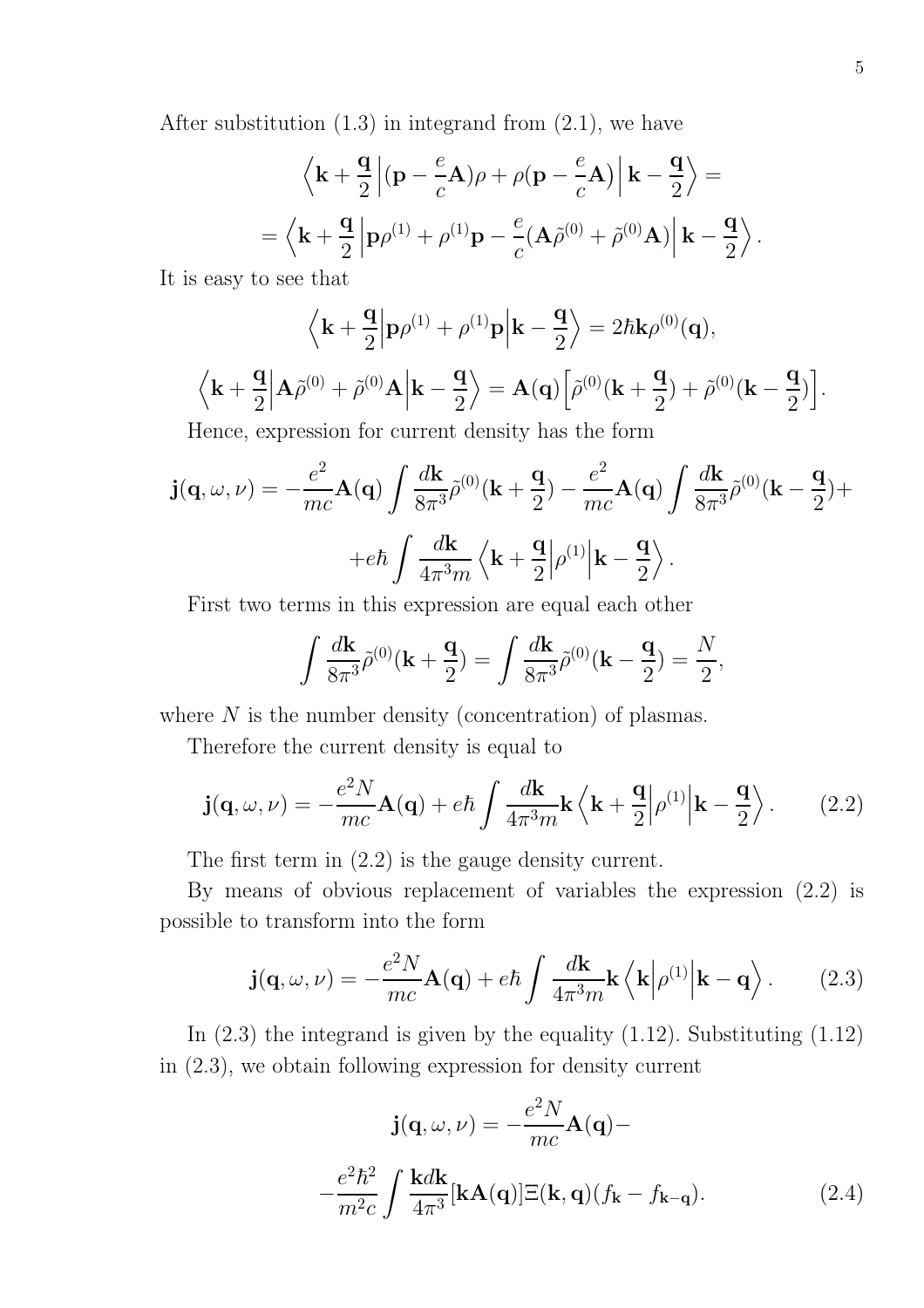Let's direct an axis x along the vector  $\mathbf{q}$ , and an axis y along the vector A. Then the previous expression (2.4) can be overwritten in the form

$$
j_y(\mathbf{q}, \omega, \nu) = -\frac{e^2 N}{mc} A(\mathbf{q}) - \frac{e^2 \hbar^2 A(\mathbf{q})}{m^2 c} \int \frac{d\mathbf{k}}{4\pi^3} k_y^2 \ \Xi(\mathbf{k}, \mathbf{q}) (f_{\mathbf{k}} - f_{\mathbf{k} - \mathbf{q}})
$$

and

$$
j_x(\mathbf{q}, \omega, \nu) = j_z(\mathbf{q}, \omega, \nu) = 0.
$$

Obviously that

$$
\int \frac{d\mathbf{k}}{4\pi^3} k_y^2 \ \Xi(\mathbf{k}, \mathbf{q}) (f_{\mathbf{k}} - f_{\mathbf{k} - \mathbf{q}}) = \int \frac{d\mathbf{k}}{4\pi^3} k_z^2 \ \Xi(\mathbf{k}, \mathbf{q}) (f_{\mathbf{k}} - f_{\mathbf{k} - \mathbf{q}}).
$$

Therefore

$$
\int \frac{d\mathbf{k}}{4\pi^3} k_y^2 \, \Xi(\mathbf{k}, \mathbf{q}) (f_{\mathbf{k}} - f_{\mathbf{k} - \mathbf{q}}) = \frac{1}{2} \int \frac{d\mathbf{k}}{4\pi^3} (k_y^2 + k_z^2) \, \Xi(\mathbf{k}, \mathbf{q}) (f_{\mathbf{k}} - f_{\mathbf{k} - \mathbf{q}}) =
$$

$$
= \frac{1}{2} \int \frac{d\mathbf{k}}{4\pi^3} (\mathbf{k}^2 - k_x^2) \, \Xi(\mathbf{k}, \mathbf{q}) (f_{\mathbf{k}} - f_{\mathbf{k} - \mathbf{q}}).
$$

From here we conclude, that expression for density current is possible to present in the following invariant form

$$
\mathbf{j}(\mathbf{q},\omega,\nu) = -\mathbf{A}(\mathbf{q}) \left[ \frac{Ne^2}{mc} + \frac{e^2 \hbar^2}{8\pi^3 m^2 c} \int d\mathbf{k} \mathbf{k}_{\perp}^2 \Xi(\mathbf{k},\mathbf{q}) (f_{\mathbf{k}} - f_{\mathbf{k}-\mathbf{q}}) \right].
$$
 (2.5)

Here

$$
\mathbf{k}_{\perp}^{2} = \mathbf{k}^{2} - \left(\frac{\mathbf{k}\mathbf{q}}{q}\right)^{2}.
$$

Considering partial-fraction decomposition

$$
\Xi(\mathbf{k},\mathbf{q}) = \frac{1}{E_{\mathbf{k}} - E_{\mathbf{k}-\mathbf{q}}} + \frac{\hbar\omega}{(E_{\mathbf{k}} - E_{\mathbf{k}-\mathbf{q}})[E_{\mathbf{k}} - E_{\mathbf{k}-\mathbf{q}} - \hbar(\omega + i\nu)]},
$$

we will present current density in the form

$$
\mathbf{j}(\mathbf{q},\omega,\nu) = -\mathbf{A}(\mathbf{q}) \left[ \frac{Ne^2}{mc} + \frac{e^2 \hbar^2}{8\pi^3 m^2 c} \int \frac{f_{\mathbf{k}} - f_{\mathbf{k} - \mathbf{q}}}{E_{\mathbf{k}} - E_{\mathbf{k} - \mathbf{q}}} \mathbf{k}_{\perp}^2 d\mathbf{k} + \right]
$$

$$
+\frac{e^2\hbar^3\omega}{8\pi^3m^2c}\int\frac{(f_{\mathbf{k}}-f_{\mathbf{k}-\mathbf{q}})\mathbf{k}_\perp^2d\mathbf{k}}{(E_{\mathbf{k}}-E_{\mathbf{k}-\mathbf{q}})[E_{\mathbf{k}}-E_{\mathbf{k}-\mathbf{q}}-\hbar(\omega+i\nu)]}.
$$
 (2.6)

First two terms in the previous equality (2.6) do not depend on the frequency  $\omega$  and these terms defined by dissipative properties of a material. Dissipative properties of material defined by collision frequency  $\nu$ . These terms are the universal parameters defining Landau diamagnetism.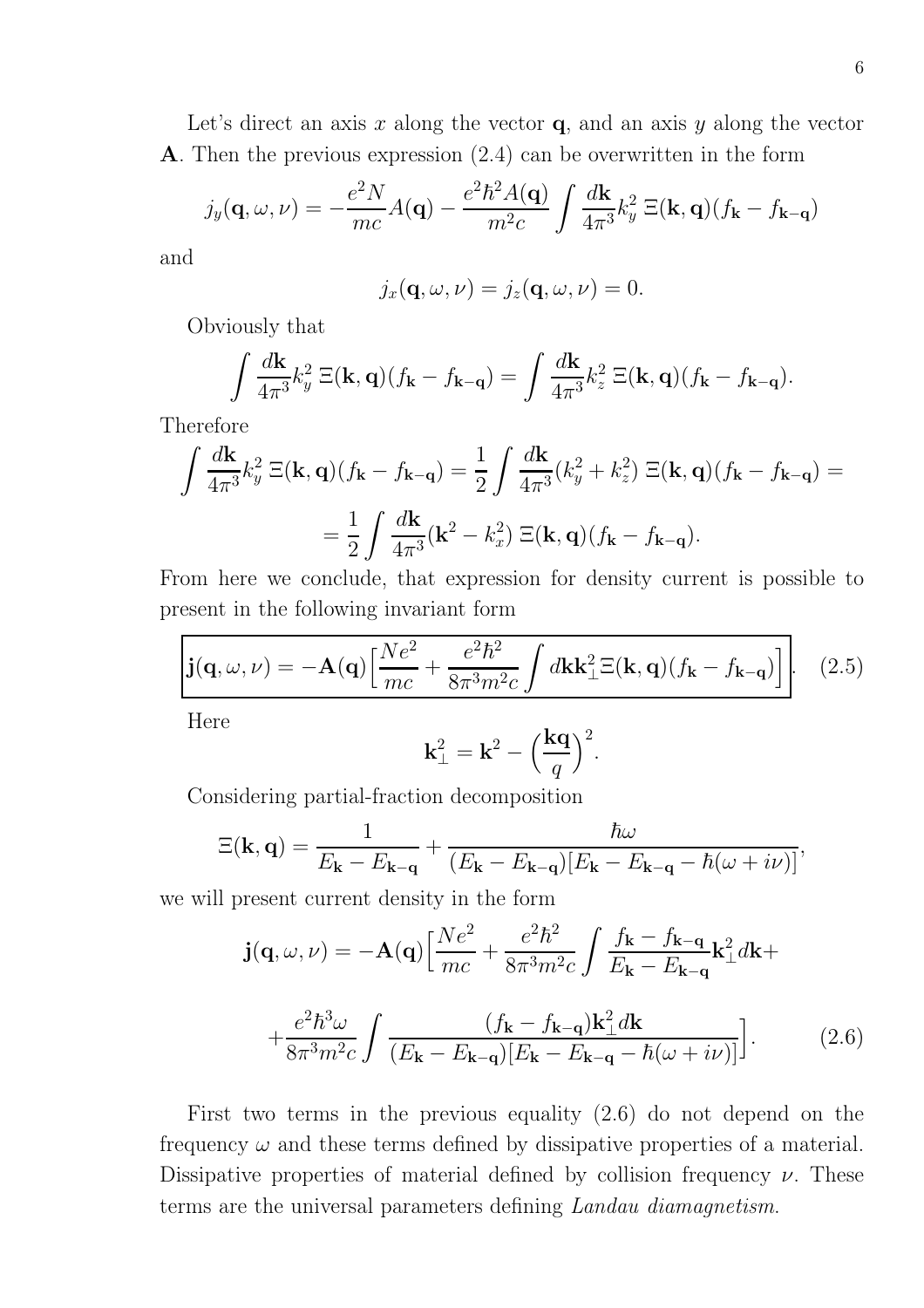#### 3. Transversal conductivity and permeability

Considering the relation between vector potential with intensity of an electromagnetic field, and also relation of density of a current with electric field, on the basis of the previous equality (2.5) it is received following expression of an invariant form for the transversal electric conductivity

$$
\sigma_{tr}(\mathbf{q}, \omega, \nu) = \frac{ie^2 N}{m\omega} + \frac{ie^2 \hbar^2}{8\pi^3 m^2 \omega} \int \Xi(\mathbf{k}, \mathbf{q}) (f_{\mathbf{k}} - f_{\mathbf{k} - \mathbf{q}}) \mathbf{k}_{\perp}^2 d\mathbf{k}.
$$
 (3.1)

Allocating in (3.1) static conductivity  $\sigma_0 = e^2 N/m\nu$ , let's overwrtite (3.1) in the form

$$
\frac{\sigma_{tr}(\mathbf{q}, \omega, \nu)}{\sigma_0} = \frac{i\nu}{\omega} \Big[ 1 + \frac{\hbar^2}{8\pi^3 m N} \int \Xi(\mathbf{k}, \mathbf{q}) (f_{\mathbf{k}} - f_{\mathbf{k} - \mathbf{q}}) \mathbf{k}_{\perp}^2 d\mathbf{k} \Big].
$$

Let's take advantage of definition of transversal dielectric permeability

$$
\varepsilon_{tr}(\mathbf{q}, \omega, \nu) = 1 + \frac{4\pi i}{\omega} \sigma_{tr}(\mathbf{q}, \omega, \nu).
$$
 (3.2)

Taking into account (3.1) and equality (3.2) we will write expression for the transversal dielectric permeability

$$
\varepsilon_{tr}(\mathbf{q}, \omega, \nu) = 1 - \frac{\omega_p^2}{\omega^2} \Big[ 1 + \frac{\hbar^2}{8\pi^3 m N} \int \Xi(\mathbf{k}, \mathbf{q}) (f_{\mathbf{k}} - f_{\mathbf{k} - \mathbf{q}}) \mathbf{k}_{\perp}^2 d\mathbf{k} \Big].
$$
 (3.3)

Here  $\omega_p$  is the plasma (Langmuir) frequency,  $\omega_p^2 = 4\pi e^2 N/m$ .

From equality  $(3.3)$  it is visible, that one of equalities named a rule fsums is carried out (see, for example, [\[4\]](#page-17-3), [\[13\]](#page-17-8) and [\[14\]](#page-17-9)) for the transversal dielectric permeability. This rule is expressed by the formula (4.200) from the monography [\[13\]](#page-17-8)

$$
\int_{-\infty}^{\infty} \varepsilon_{tr}(\mathbf{q}, \omega, \nu) \omega d\omega = \pi \omega_p^2.
$$

Let's decompose expression  $E(\mathbf{k}, \mathbf{q})$  from the subintegral expressions from (3.1) on partial fractions

$$
\Xi(\mathbf{k}, \mathbf{q}) = \frac{E_{\mathbf{k}} - E_{\mathbf{k} - \mathbf{q}} - i\hbar\nu}{(E_{\mathbf{k}} - E_{\mathbf{k} - \mathbf{q}})[E_{\mathbf{k}} - E_{\mathbf{k} - \mathbf{q}} - \hbar(\omega + i\nu)]} =
$$

$$
= \frac{i\nu}{\omega + i\nu}\frac{1}{E_{\mathbf{k}} - E_{\mathbf{k} - \mathbf{q}}} + \frac{\omega}{\omega + i\nu}\frac{1}{E_{\mathbf{k}} - E_{\mathbf{k} - \mathbf{q}} - \hbar(\omega + i\nu)}.
$$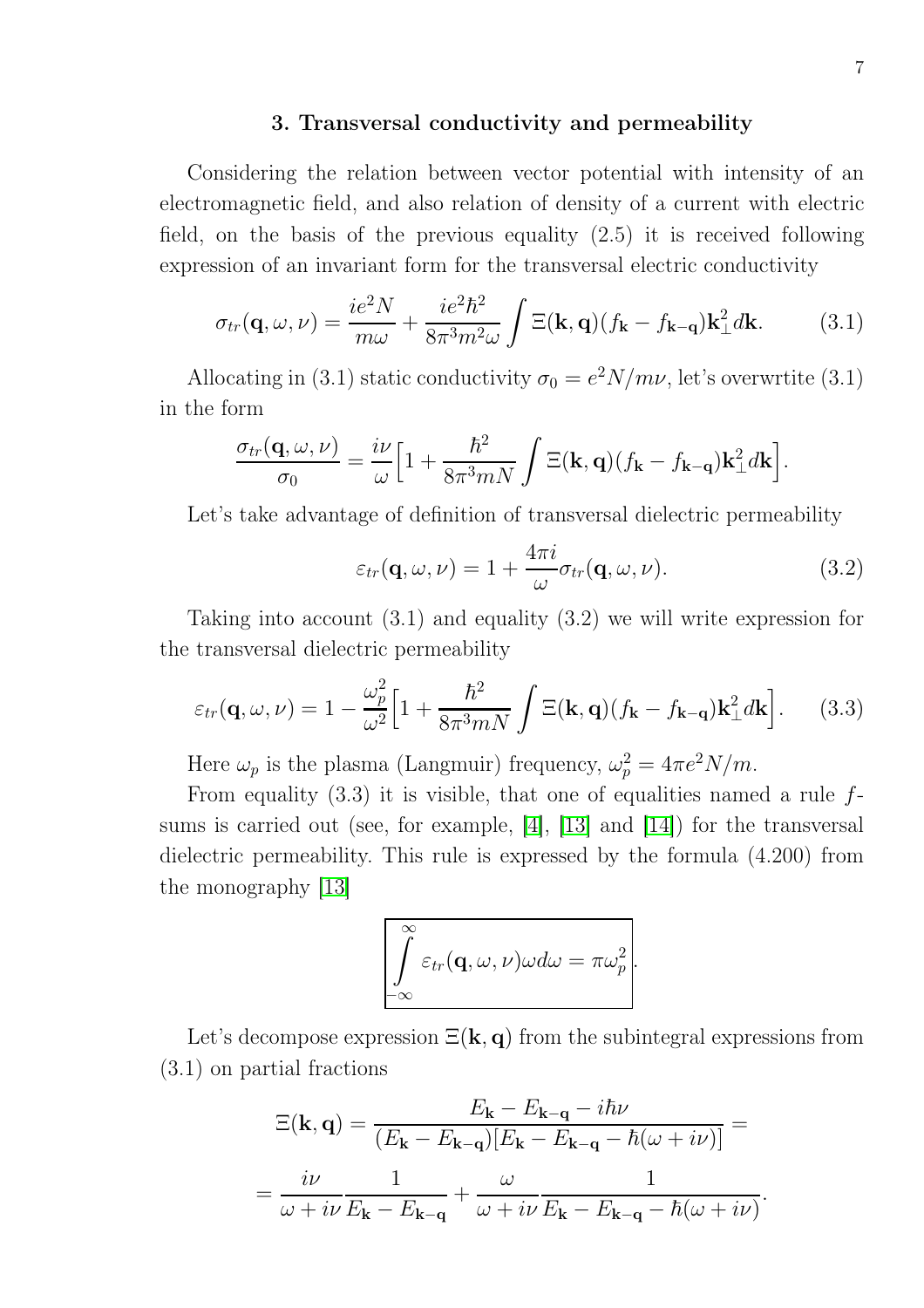Hence, for transversal electric conductivity and dielectric permeability it is had following obvious representations

$$
\frac{\sigma_{tr}(\mathbf{q}, \omega, \nu)}{\sigma_0} = \frac{i\nu}{\omega} \left[ 1 + \frac{\hbar^2}{8\pi^3 m N(\omega + i\nu)} \left( i\nu \int \frac{f_{\mathbf{k}} - f_{\mathbf{k} - \mathbf{q}}}{E_{\mathbf{k}} - E_{\mathbf{k} - \mathbf{q}}} \mathbf{k}_{\perp}^2 d\mathbf{k} + \right. \\ \left. + \omega \int \frac{(f_{\mathbf{k}} - f_{\mathbf{k} - \mathbf{q}}) \mathbf{k}_{\perp}^2 d\mathbf{k}}{E_{\mathbf{k}} - E_{\mathbf{k} - \mathbf{q}} - \hbar(\omega + i\nu)} \right) \right]
$$
(3.4)

and

$$
\varepsilon_{tr}(\mathbf{q}, \omega, \nu) = 1 - \frac{\omega_p^2}{\omega^2} \left[ 1 + \frac{\hbar^2}{8\pi^3 m N(\omega + i\nu)} \left( i\nu \int \frac{f_{\mathbf{k}} - f_{\mathbf{k} - \mathbf{q}}}{E_{\mathbf{k}} - E_{\mathbf{k} - \mathbf{q}}} \mathbf{k}_{\perp}^2 d\mathbf{k} + \right. \right. \left. + \omega \int \frac{(f_{\mathbf{k}} - f_{\mathbf{k} - \mathbf{q}}) \mathbf{k}_{\perp}^2 d\mathbf{k}}{E_{\mathbf{k}} - E_{\mathbf{k} - \mathbf{q}} - \hbar(\omega + i\nu)} \right) \right]
$$
(3.5)

If to enter designations

$$
J_{\nu} = \frac{\hbar^2}{8\pi^3 mN} \int \frac{f_{\mathbf{k}} - f_{\mathbf{k} - \mathbf{q}}}{E_{\mathbf{k}} - E_{\mathbf{k} - \mathbf{q}}} \mathbf{k}_{\perp}^2 d\mathbf{k}
$$

and

$$
J_{\omega} = \frac{\hbar^2}{8\pi^3 m N} \int \frac{(f_{\mathbf{k}} - f_{\mathbf{k} - \mathbf{q}}) \mathbf{k}_{\perp}^2 d\mathbf{k}}{E_{\mathbf{k}} - E_{\mathbf{k} - \mathbf{q}} - \hbar(\omega + i\nu)},
$$

then expressions (3.4) and (3.5) become simpler

$$
\frac{\sigma_{tr}(\mathbf{q}, \omega, \nu)}{\sigma_0} = \frac{i\nu}{\omega} \left( 1 + \frac{\omega J_{\omega} + i\nu J_{\nu}}{\omega + i\nu} \right)
$$
(3.6)

and

$$
\varepsilon_{tr}(\mathbf{q}, \omega, \nu) = 1 - \frac{\omega_p^2}{\omega^2} \left( 1 + \frac{\omega J_\omega + i\nu J_\nu}{\omega + i\nu} \right). \tag{3.7}
$$

Integrals  $J_{\omega}$  and  $J_{\nu}$  can be transformed to the following form

$$
J_{\omega} = \frac{\hbar^2}{8\pi^3 m N} \int \frac{[2E_{\mathbf{k}} - (E_{\mathbf{k-q}} - E_{\mathbf{k+q}})] f_{\mathbf{k}} \mathbf{k}_{\perp}^2 d\mathbf{k}}{[E_{\mathbf{k}} - E_{\mathbf{k-q}} - \hbar(\omega + i\nu)][E_{\mathbf{k}} - E_{\mathbf{k+q}} + \hbar(\omega + i\nu)]}
$$

and

$$
J_{\nu} = \frac{\hbar^2}{8\pi^3 mN} \int \frac{[2E_{\mathbf{k}} - (E_{\mathbf{k-q}} - E_{\mathbf{k+q}})] f_{\mathbf{k}} \mathbf{k}_{\perp}^2 d\mathbf{k}}{(E_{\mathbf{k}} - E_{\mathbf{k-q}})(E_{\mathbf{k}} - E_{\mathbf{k+q}})}.
$$

In integrals from expressions  $(3.6)$  and  $(3.7)$  we have

$$
\mathbf{k}_{\perp}^{2} d\mathbf{k} = (k^{2} - k_{x}^{2}) d^{3} k = (k_{y}^{2} + k_{z}^{2}) d^{3} k.
$$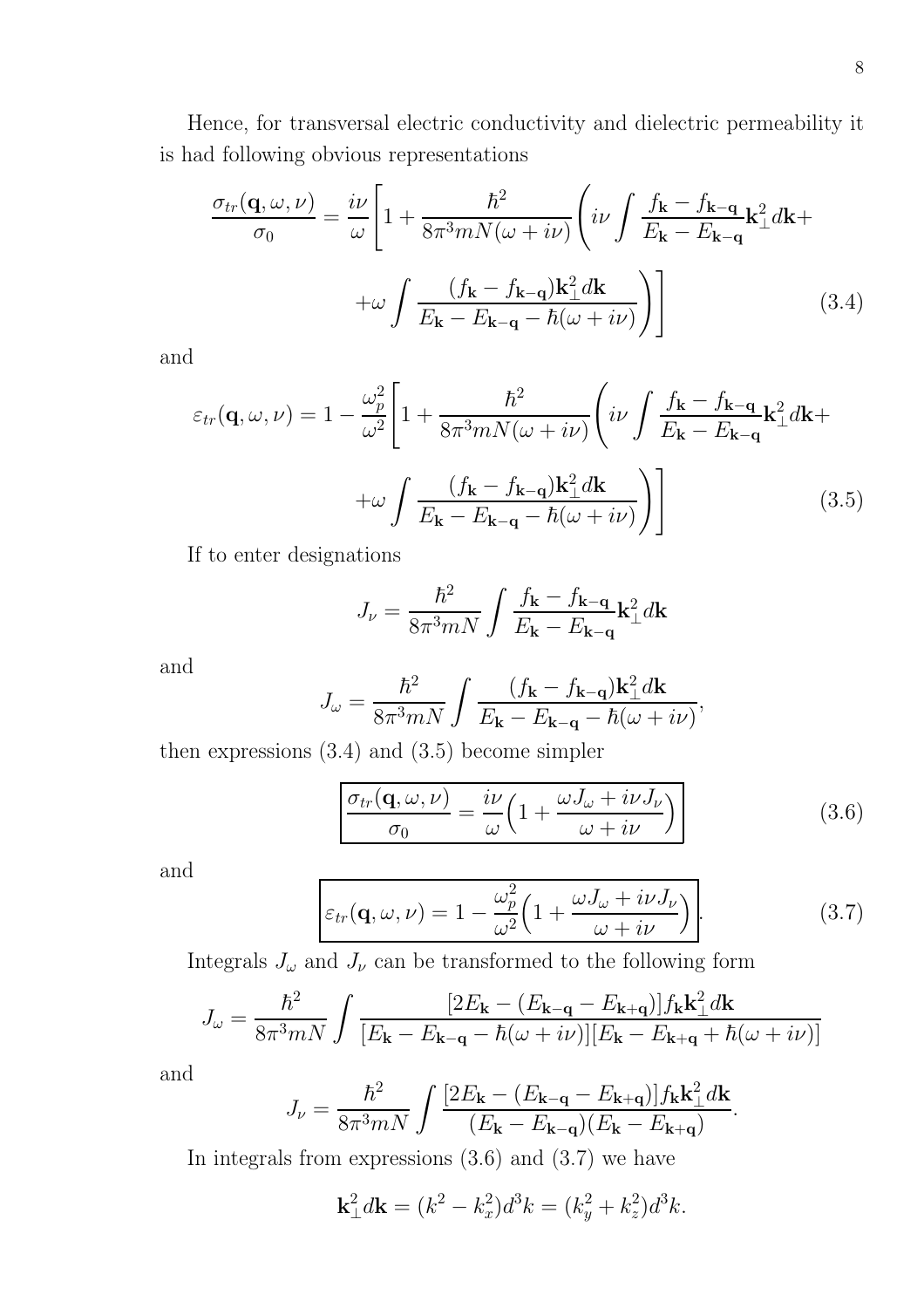Instead of vector  $\bf{k}$  we will enter the dimensionless vector  $\bf{K}$  by the following equality  $\mathbf{K} =$ k  $k_{\c{F}}$  $, \quad k_F =$  $p_F$  $\frac{\partial F}{\partial h}$ , where  $k_F$  is the wave number of Fermi,  $p_F = m v_F$  is the electron momentum on Fermi's surface,  $v_F$  is the electron velocity on Fermi's surface.

Then

$$
\mathbf{k}_{\perp}^{2} d\mathbf{k} = k_{F}^{5} (K^{2} - K_{x}^{2}) d^{3} K = k_{F}^{5} (K_{y}^{2} + K_{z}^{2}) d^{3} K = k_{F}^{5} K_{\perp}^{2} d^{3} K,
$$

where

$$
K_{\perp}^2 = K^2 - K_x^2 = K_y^2 + K_z^2.
$$

Energy  $E_{\mathbf{k}}$  we will express through Fermi's energy  $E_F =$  $mv^2_F$ 2 . We have

$$
E_{\mathbf{k}} = \frac{\hbar^2 \mathbf{k}^2}{2m} = \frac{\hbar^2 k_F^2}{2m} \mathbf{K}^2 = \frac{p_F^2}{2m} \mathbf{K}^2 = E_F \mathbf{K}^2 \equiv E_{\mathbf{K}}.
$$

In the same way we receive

$$
E_{\mathbf{k}-\mathbf{q}} = \frac{\hbar^2 (k_F \mathbf{K} - \mathbf{q})^2}{2m} = \frac{\hbar^2 k_F^2}{2m} \Big( \mathbf{K} - \frac{\mathbf{q}}{k_F} \Big)^2.
$$

Further we will designate a wave vector  $q$  through  $k$ , and we will enter dimensionless wave vector  $\mathbf{q} =$ k  $k_F\,$ . Then

$$
E_{\mathbf{k}-\mathbf{q}} = \frac{\hbar^2 k_F^2}{2m} \Big( \mathbf{K} - \mathbf{q} \Big)^2 = E_F (\mathbf{K} - \mathbf{q})^2 = E_{\mathbf{K} - \mathbf{q}}.
$$

Hence, taking into account last equalities of the formula for integrals  $J_{\omega}$ and  $J_{\nu}$  it is possible to overwrite in the form

$$
J_{\nu} = \frac{\hbar^2 k_F^5}{8\pi^3 m N} \int \frac{f_{\mathbf{K}} - f_{\mathbf{K} - \mathbf{q}}}{E_{\mathbf{K}} - E_{\mathbf{K} - \mathbf{q}}} K_{\perp}^2 d^3 K
$$

and

$$
J_{\omega} = \frac{\hbar^2 k_F^5}{8\pi^3 m N} \int \frac{f_{\mathbf{K}} - f_{\mathbf{K} - \mathbf{q}}}{E_{\mathbf{K}} - E_{\mathbf{K} - \mathbf{q}} - \hbar(\omega + i\nu)} K_{\perp}^2 d^3 K.
$$

Here

$$
f_{\mathbf{K}} = \left[1 + \exp\frac{E_{\mathbf{K}} - \mu}{k_B T}\right]^{-1}.
$$

4. Degenerate plasma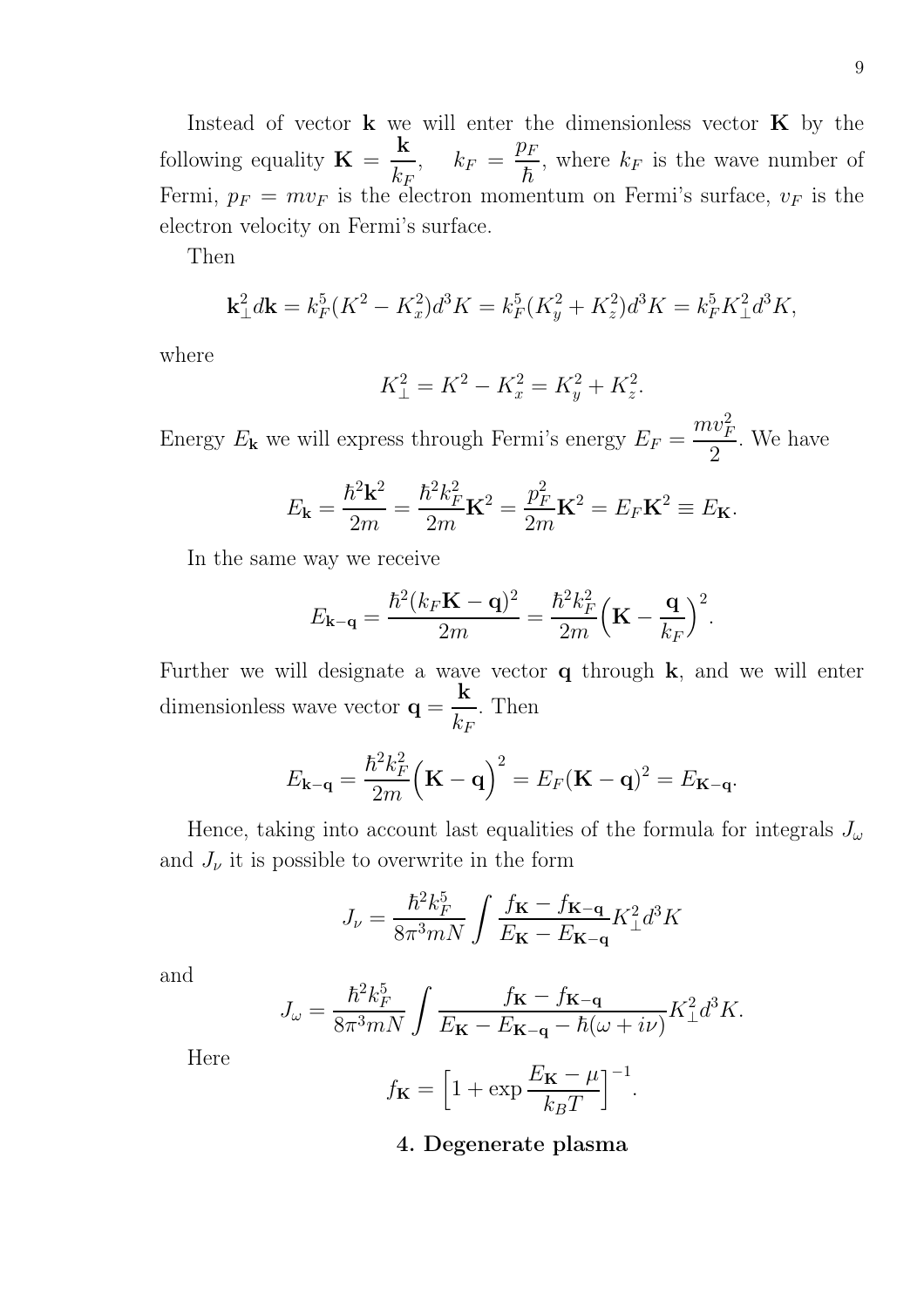Let's consider further a case of degenerate plasmas. Then we have

$$
\left(\frac{mv_F}{\hbar}\right)^3 \equiv \left(\frac{p_F}{\hbar}\right)^3 \equiv k_F^3 = 3\pi^2 N.
$$

Absolute distribution of Fermi—Dirac  $f_{\mathbf{K}}$  for degenerate plasmas passes in Fermi's distribution

$$
f_{\mathbf{K}} = \Theta_{\mathbf{K}} \equiv \Theta(E_F - E_{\mathbf{K}}) = \Theta(1 - \mathbf{K}^2).
$$

Here  $\Theta(x)$  is the Heaviside function,

$$
\Theta(x) = \begin{cases} 1, & x > 0, \\ 0, & x < 0. \end{cases}
$$

In the same way we receive

$$
\Theta_{\mathbf{K}-\mathbf{q}} = \Theta(E_F - E_{\mathbf{K}-\mathbf{q}}) = \Theta[E_F - E_F(\mathbf{K}-\mathbf{q})^2] = \Theta[1 - (\mathbf{K}-\mathbf{q})^2].
$$

Taking into account these equalities these expression for integrals  $J_{\omega}$  and  $J_{\nu}$  will be transformed to the form

$$
J_{\omega} = \frac{3E_F}{4\pi} \int \frac{\Theta_{\mathbf{K}} - E_{\mathbf{K} - \mathbf{q}}}{E_{\mathbf{K}} - E_{\mathbf{K} - \mathbf{q}} - \hbar(\omega + i\nu)} K_{\perp}^2 d^3 K
$$

and

$$
J_{\nu} = \frac{3E_F}{4\pi} \int \frac{\Theta_{\mathbf{K}} - E_{\mathbf{K} - \mathbf{q}}}{E_{\mathbf{K}} - E_{\mathbf{K} - \mathbf{q}}} K_{\perp}^2 d^3 K.
$$

Calculation of transversal electric conductivity and dielectric permeability we will spend under formulas (3.6) and (3.7). Let's calculate integrals  $J_{\omega}$  and  $J_{\nu}$ . We will notice that

$$
E_{\mathbf{K}} - E_{\mathbf{K} - \mathbf{q}} = E_F \mathbf{K}^2 - E_F (\mathbf{K} - \mathbf{q})^2 = E_F [2K_x q - q^2] =
$$
  
=  $2q E_F (K_x - \frac{q}{2}) = m v_F^2 q (K_x - \frac{q}{2}) = \hbar v_F k (K_x - \frac{q}{2}).$ 

Besides,

$$
E_{\mathbf{K}} - E_{\mathbf{K-q}} - \hbar(\omega + i\nu) = m v_F^2 q \left( K_x - \frac{q}{2} - \frac{\omega + i\nu}{v_F k} \right) =
$$

$$
= \hbar v_F k \left( K_x - \frac{q}{2} - \frac{\omega + i\nu}{v_F k_F q} \right) = \hbar v_F k \left( K_x - \frac{q}{2} - \frac{z}{q} \right),
$$

where

$$
z = x + iy
$$
,  $x = \frac{\omega}{k_F v_F} = \frac{\hbar \omega}{2E_F}$ ,  $y = \frac{\nu}{k_F v_F} = \frac{\hbar \nu}{2E_F}$ ,  $q = \frac{k}{k_F}$ .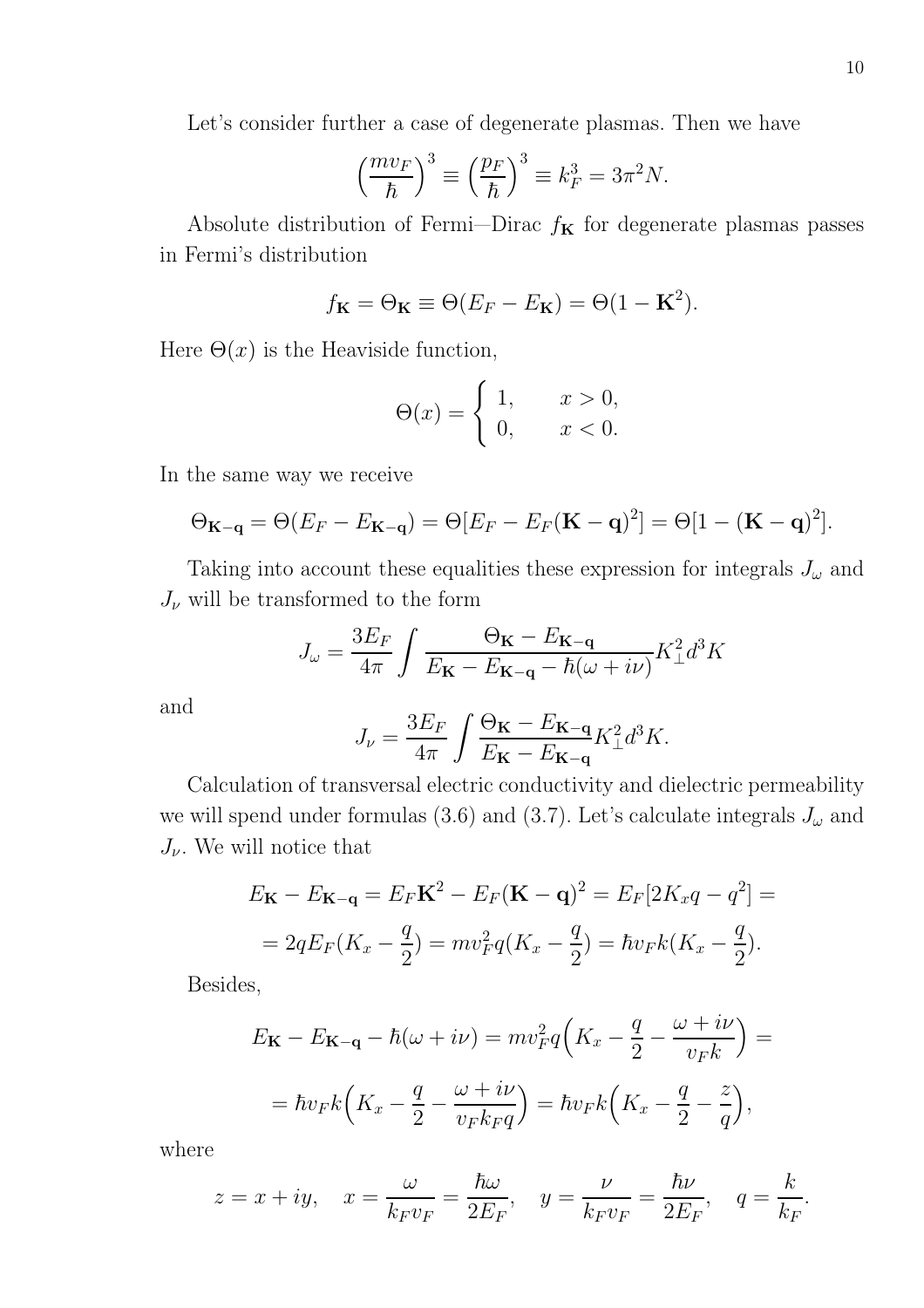By means of the previous equalities for integrals  $J_{\omega}$  and  $J_{\nu}$  we receive the following expressions

$$
J_{\omega} = \frac{3}{8\pi q} \int \frac{\Theta_{\mathbf{K}} - \Theta_{\mathbf{K} - \mathbf{q}}}{K_x - q/2 - z/q} K_{\perp}^2 d^3 K
$$

and

$$
J_{\nu} = \frac{3}{8\pi q} \int \frac{\Theta_{\mathbf{K}} - \Theta_{\mathbf{K} - \mathbf{q}}}{K_x - q/2} K_{\perp}^2 d^3 K.
$$

Let's transform the first integral

$$
J_{\omega} = \frac{3}{8\pi q} \int \frac{\Theta(1 - \mathbf{K}^2) - \Theta[1 - (\mathbf{K} - \mathbf{q})]^2}{K_x - z/q - q/2} K_{\perp}^2 d^3 K =
$$
  
= 
$$
\frac{3}{8\pi q} \int \left[ \frac{1}{K_x - z/q - q/2} - \frac{1}{K_x - z/q + q/2} \right] \Theta(1 - \mathbf{K}^2) K_{\perp}^2 d^3 K =
$$
  
= 
$$
\frac{3}{8\pi} \int \frac{\Theta(1 - \mathbf{K}^2) K_{\perp}^2 d^3 K}{(K_x - z/q)^2 - q^2/4} d^3 K = \frac{3}{16} \int_{-1}^{1} \frac{(1 - t^2)^2 dt}{(t - z/q)^2 - q^2/4}.
$$

Arguing similarly we will present the second integral in the form

$$
J_{\nu} = \frac{3}{8\pi q} \int \frac{\Theta_{\mathbf{K}} - \Theta_{\mathbf{K} - \mathbf{q}}}{K_x - q/2} K_{\perp}^2 d^3 K =
$$
  
= 
$$
\frac{3}{16} \int_{-1}^{1} \frac{(1 - t^2)^2 dt}{t^2 - q^2/4} = \frac{3}{8} \int_{0}^{1} \frac{(1 - t^2)^2 dt}{t^2 - q^2/4}.
$$

Let's return to formulas  $(3.6)$  and  $(3.7)$  and we will present them to the dimensionless parametres

$$
\frac{\sigma_0(q, x, y)}{\sigma_0} = \frac{iy}{x} \left( 1 + \frac{xJ_\omega + iyJ_\nu}{x + iy} \right)
$$
(4.1)

and

$$
\varepsilon_{tr}(q, x, y) = 1 - \frac{x_p^2}{x^2} \left( 1 + \frac{xJ_\omega + iyJ_\nu}{x + iy} \right).
$$
\n(4.2)

Here  $x_p$  is the dimensionless plasma (Langmuir) frequency,

$$
x_p = \frac{\omega_p}{k_F v_F} = \frac{\hbar \omega_p}{2E_F}.
$$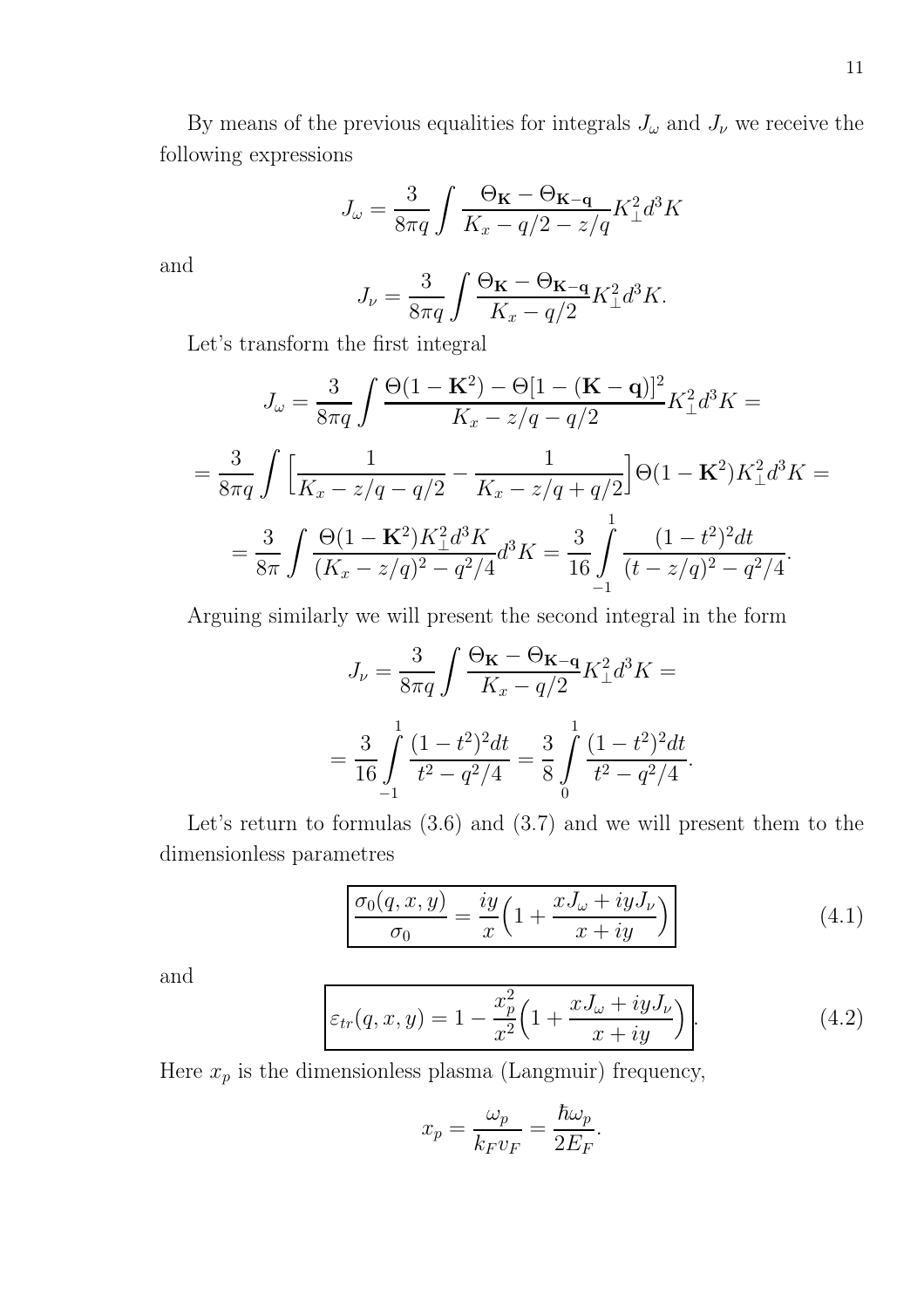Let's present formulas (4.1) and (4.2) in an explicit form

$$
\frac{\sigma_{tr}}{\sigma_0} = \frac{iy}{x} \left[ 1 + \frac{3}{8(x+iy)} \left( x \int_0^1 \frac{(1-t^2)^2 dt}{t^2 - q^2/4} + \frac{iy}{2} \int_{-1}^1 \frac{(1-t^2)^2 dt}{(t - z/q)^2 - q^2/4} \right) \right]
$$
(4.3)

and

$$
\varepsilon_{tr} = 1 - \frac{x_p^2}{x^2} \left[ 1 + \frac{3}{8(x+iy)} \left( x \int_0^1 \frac{(1-t^2)^2 dt}{t^2 - q^2/4} + \frac{iy}{2} \int_{-1}^1 \frac{(1-t^2)^2 dt}{(t - z/q)^2 - q^2/4} \right) \right]
$$

For comparison we will present Lindhard's formula [\[2\]](#page-17-1) in our designations as follows 1

$$
\frac{\sigma_{tr}^{Lin}}{\sigma_0} = \frac{iy}{x} + \frac{3iy}{16x} \int_{-1}^{1} \frac{(1-t^2)^2 dt}{(t-z/q)^2 - q^2/4}.
$$
\n(4.4)

From equalities (4.3) and (4.4) it is visible, that imaginary parts transversal electric conductivities from the present work and from Lindhard's work at  $y \rightarrow 0$  coincide

$$
\lim_{y\to 0} \text{Im }\sigma_{tr}(\mathbf{q},\omega,\nu) = \text{Im }\sigma_{tr}^{Lin}(\mathbf{q},\omega,\nu).
$$

The integrals entering in (4.3), are easily calculated

$$
T_0(q) = \int_0^1 \frac{(1 - t^2)^2 dt}{t^2 - q^2/4} = -\frac{5}{3} + \frac{q^2}{4} + \frac{(q^2 - 4)^2}{16q} \ln \frac{2 - q}{2 + q} =
$$
  
=  $-\frac{5}{3} + \frac{k^2}{4k_F^2} + \frac{(k^2 - 4k_F^2)^2}{16kk_F^3} \ln \frac{2k_F - k}{2k_F + k}$ , (4.5)

$$
T_1(q, z) = \int_{-1}^{1} \frac{(1 - t^2)^2 dt}{(t - z/q)^2 - q^2/4} = -\frac{10}{3} + \frac{4z^2}{q^2} + \frac{q^2}{2} + \frac{1}{q} \Big[ \Big( 1 - \frac{z^2}{q^2} \Big)^2 + \frac{q^4}{16} - \frac{q^2}{2} + \frac{3z^2}{2} \Big] \ln \frac{(1 - q/2)^2 - z^2/q^2}{(1 + q/2)^2 - z^2/q^2} - \frac{zq}{2} \Big[ 1 + \frac{4}{q^2} \Big( 1 - \frac{z^2}{q^2} \Big) \Big] \ln \frac{(1 - z/q)^2 - q^2/4}{(1 + z/q)^2 - q^2/4}.
$$
\n(4.6)

Hence, transversal electric conductivity of quantum plasma it is calculated under the formula

$$
\frac{\sigma_{tr}}{\sigma_0} = iy \frac{3xT_1(q, z) + 6iyT_0(q)}{16x(x+iy)},
$$
\n(4.7)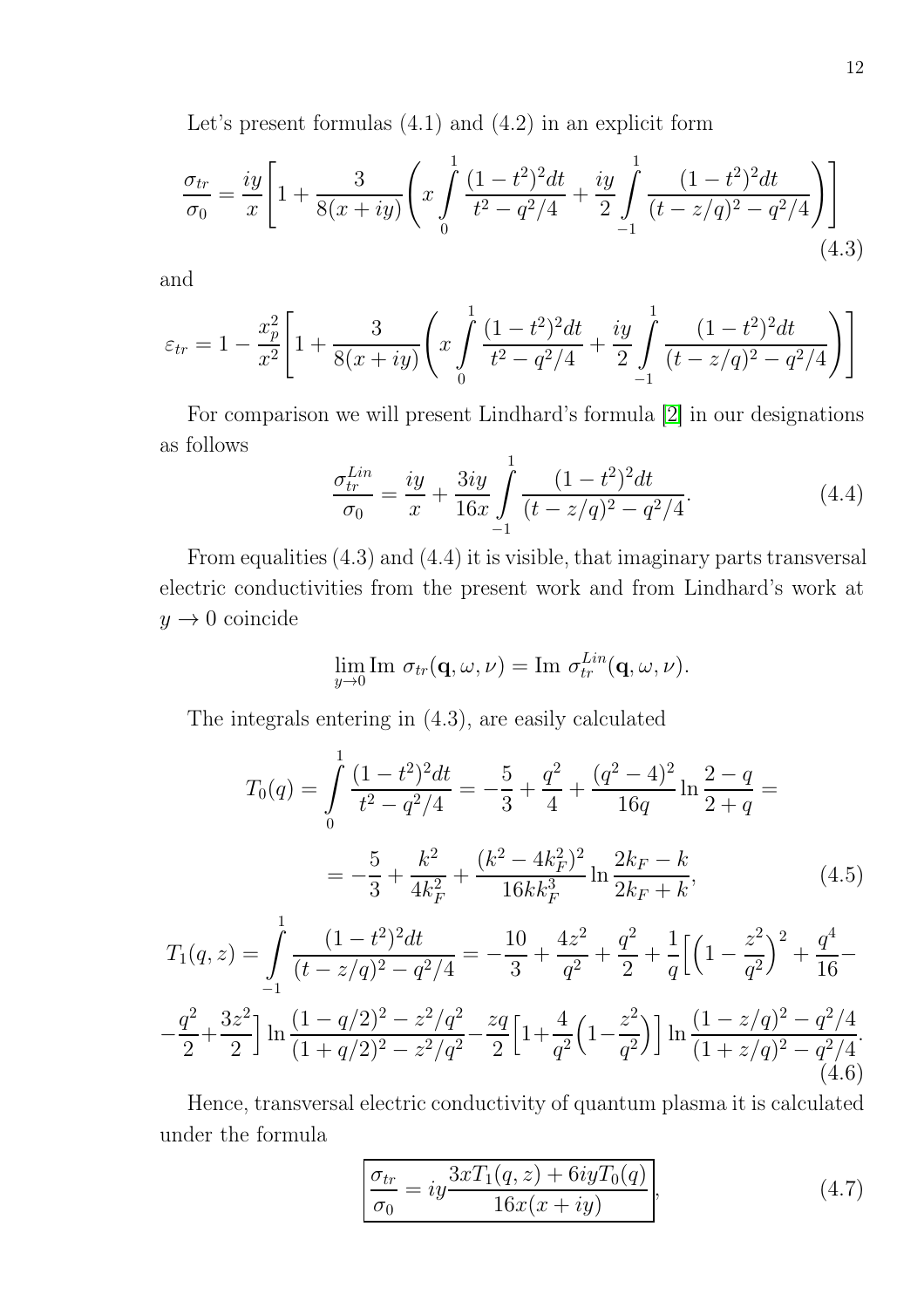where  $T_0(q)$  and  $T_1(q, z)$  are given accordingly by formulas (4.5) and (4.6).

Similarly, the transversal dielectric permeability is calculated under the formula

$$
\varepsilon_{tr} = 1 - \frac{x_p^2}{x^2} \cdot \frac{3xT_1(q, z) + 6iyT_0(q)}{16(x + iy)}
$$

.

Let's present the formula for transversal electric conductivity in an explicit form

$$
\frac{\sigma_{tr}}{\sigma_0} = \frac{iy}{x} \left\{ 1 + \frac{3iy}{x} \Big[ -\frac{5}{3} + \frac{q^2}{4} + \frac{(q^2 - 4)^2}{16q} \ln \frac{2 - q}{2 + q} \Big] + \frac{3x}{16z} \Big[ -\frac{10}{3} + \frac{4z^2}{q^2} + \frac{q^2}{2} + \frac{1}{q} \Big( \Big( 1 - \frac{z^2}{q^2} \Big)^2 + \frac{q^4}{16} - \frac{q^2}{2} + \frac{3z^2}{2} \Big) \ln \frac{(1 - q/2)^2 - z^2/q^2}{(1 + q/2)^2 - z^2/q^2} - \frac{zq}{2} \Big[ 1 + \frac{4}{q^2} \Big( 1 - \frac{z^2}{q^2} \Big) \Big] \ln \frac{(1 - z/q)^2 - q^2/4}{(1 + z/q)^2 - q^2/4} \Big] \right\}.
$$

## 5. Specal cases of electric conductivity

We investigate special cases of electric conductivity. We take the formula (3.6) and we will transform it to the form

$$
\frac{\sigma_{tr}}{\sigma_0} = \frac{i\nu}{\omega} - \frac{3\nu^2}{8\pi\omega(\omega + i\nu)q} \int \frac{\Theta_{\mathbf{K}} - \Theta_{\mathbf{K-q}}}{K_x - q/2} K_{\perp}^2 d^3 K +
$$

$$
+ \frac{3i\nu}{8\pi(\omega + i\nu)q} \int \frac{\Theta_{\mathbf{K}} - \Theta_{\mathbf{K-q}}}{K_x - z/q - q/2} K_{\perp}^2 d^3 K. \tag{5.1}
$$

Subintegral expressions in these integrals contain function  $\varphi(\mathbf{q}) = \Theta(1 - \mathbf{q})$  $K^2$ ) –  $\Theta(1 - (\mathbf{K} - \mathbf{q})^2)$ . In linear approximation we have  $\varphi(\mathbf{q}) = -2\delta(1 - \mathbf{q})^2$  $K^2$ ) $K_xq = -\delta(1 - K)K_xq$ . Now expression (5.1) becomes simpler

$$
\frac{\sigma_{tr}}{\sigma_0} = \frac{i\nu}{\omega} \left[ 1 - \frac{3i\nu}{8\pi(\omega + i\nu)} \int \frac{K_x \delta(1 - K) K_{\perp}^2 d^3 K}{K_x - q/2} - \frac{3\omega}{8\pi(\omega + i\nu)} \int \frac{K_x \delta(1 - K) K_{\perp}^2 d^3 K}{K_x - z/q - q/2} \right].
$$
\n(5.2)

We notice that

$$
\frac{3}{8\pi} \int \delta(1 - K) K_{\perp}^2 d^3 K = 1.
$$
 (5.3)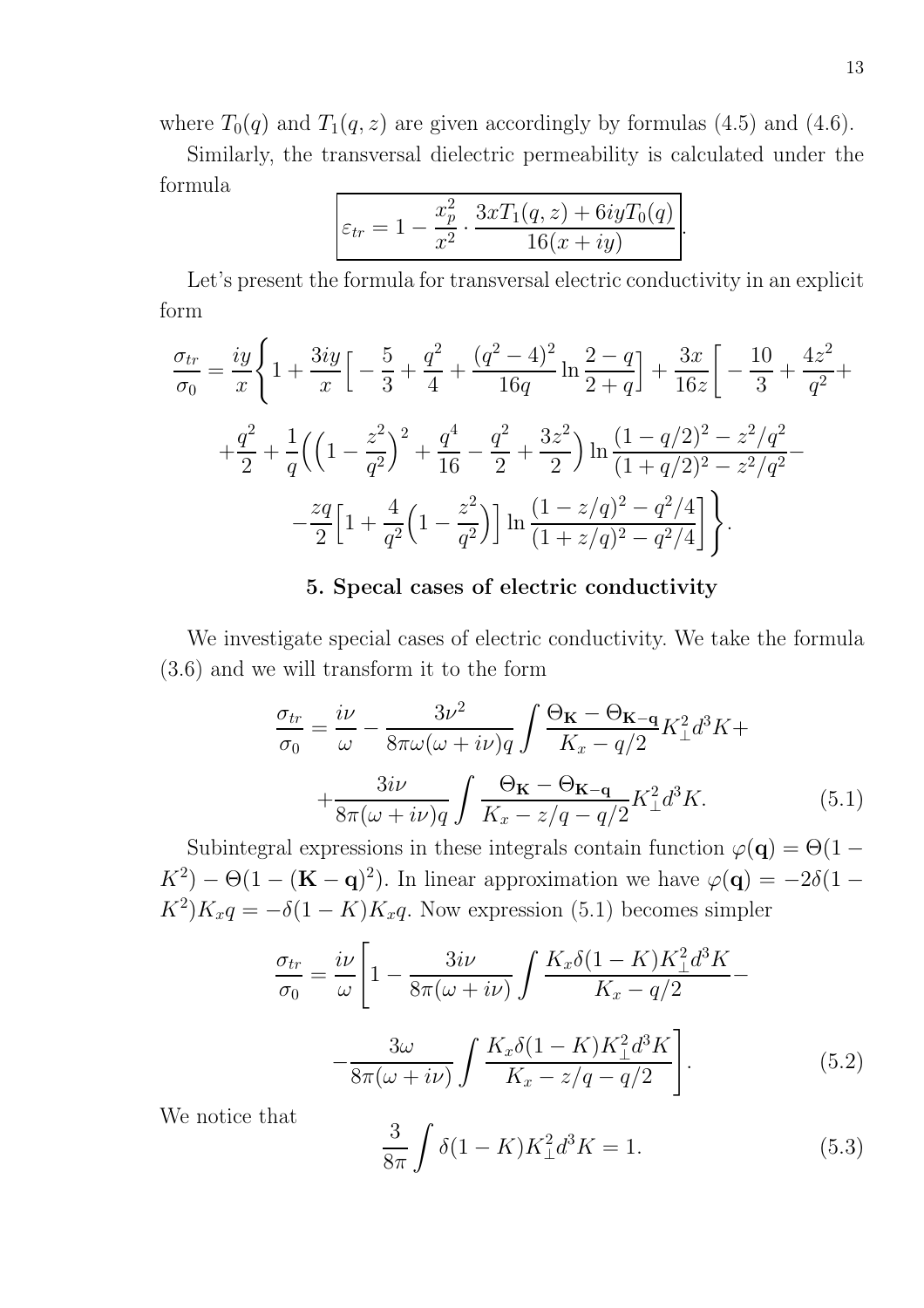Hence, expression  $(5.2)$  by means of  $(5.3)$  can be transformed to the following form

$$
\frac{\sigma_{tr}}{\sigma_0} = \frac{i\nu}{\omega} \left[ \frac{\omega}{\omega + i\nu} - \frac{3i\nu q}{16\pi(\omega + i\nu)} \int \frac{\delta(1 - K)K_{\perp}^2 d^3 K}{K_x - q/2} - \frac{3\omega}{8\pi(\omega + i\nu)} \int \frac{K_x \delta(1 - K)K_{\perp}^2 d^3 K}{K_x - z/q - q/2} \right].
$$
\n(5.4)

Now from (5.4) it is clear, that at  $q \to 0$   $\sigma_{tr} =$ iν  $\omega + i\nu$  $\sigma_0$ , and at  $\omega = 0$ we have exactly the static conductivity:  $\sigma_{tr} = \sigma_0$ .

Let's show now that at small q the expression  $(5.4)$  leads to known expression for conductivity of degenerate Fermi plasma. Really, we will notice, that at small q the first integral from  $(5.4)$  is proportional to  $q^2$ . In denominator of the second integral we will neglect the term  $q/2$ , because  $q/2 \ll |z|/q$ . Now as result for small  $q$  we have

$$
\frac{\sigma_{tr}}{\sigma_0} = \frac{i\nu}{\omega + i\nu} \left[ 1 - \frac{3}{8\pi} \int \frac{\delta(1 - K)K_x}{K_x - z/q} K_{\perp}^2 d^3 K \right]. \tag{5.5}
$$

Using again equality (5.3), we come to following exoression

$$
\frac{\sigma_{tr}}{\sigma_0} = -\frac{3y}{8\pi q} \int \frac{\delta(1-K)K_{\perp}^2}{K_x - q/2} d^3K,
$$

which leads to known expression for the electric conductivity in degenerate plasma

$$
\sigma_{tr}^{\text{classic}} = -\frac{3iy\sigma_0}{4q} \int_{-1}^{1} \frac{1-\mu^2}{\mu - z} d\mu = \frac{3iy\sigma_0}{4q} \Big[ \frac{2z}{q} + (z^2 - q^2) \ln \frac{z-q}{z+q} \Big]. \tag{5.6}
$$

On figs. 1 and 2 we will present dependence of the real and imaginary parts of the transversal electric conductivity deduced in the present work, from dimensionless frequency of oscillations x. Curves  $1, 2, 3$  answer to values of dimensionless wave number  $q = 0.1, 0.25, 0.5$ . From these drawings it is visible, that the real part is monotonously decreasing function, and the imaginary part has a maximum which decreases with growth of wave number. With growth of frequency of oscillations of plasma and real, and imaginary parts decrease to zero.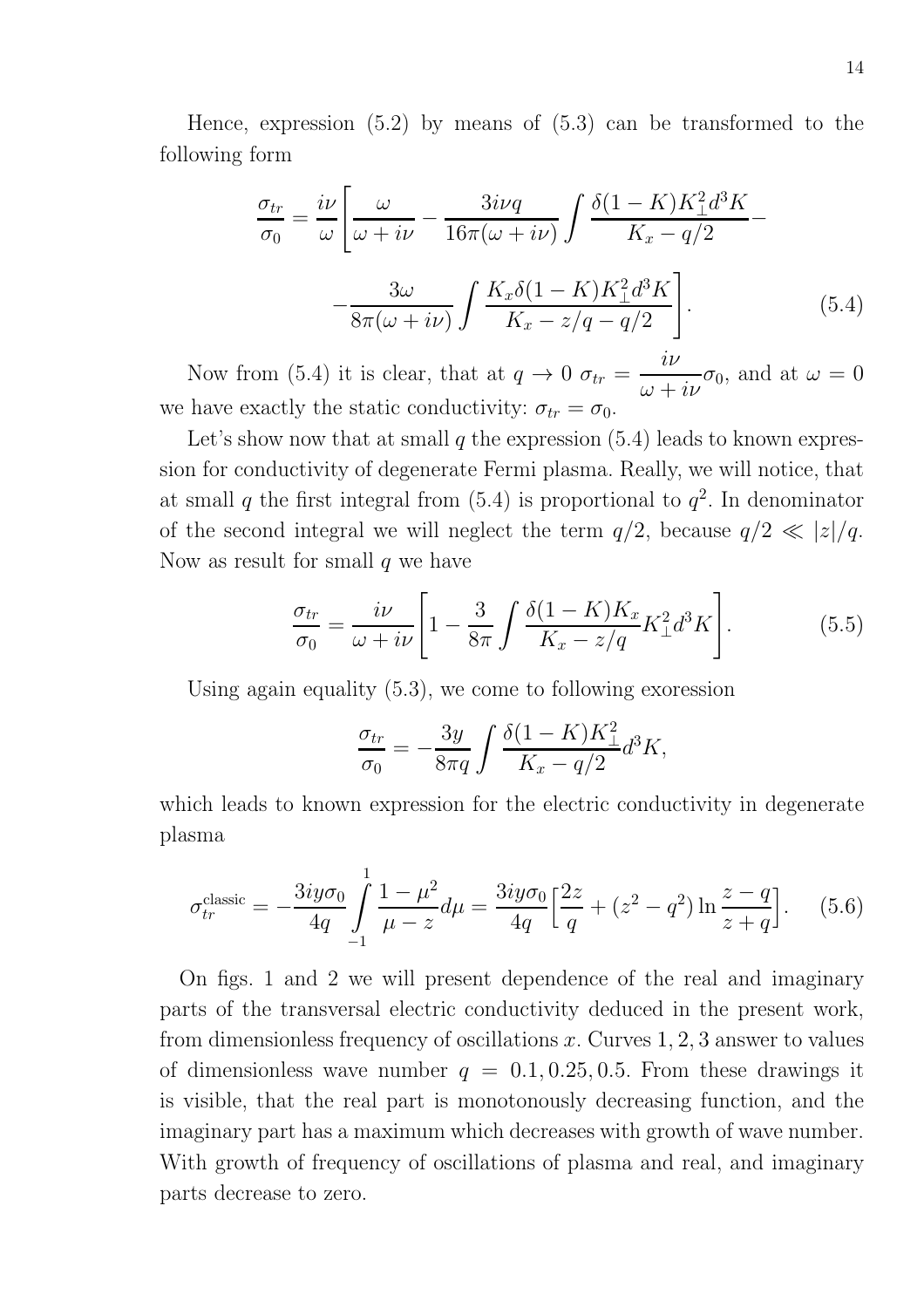

Fig. 1.

On figs. 3–5 module comparison (fig. 3) is given, and also real (fig. 4) and imaginary (fig. 5) parts of the transversal conductivity (curves 1), conductivity on Linhard (curves 2) and classical conductivity (curves 3).

On fig. 3 comparison of conductivity modules depending on the dimensionless frequencies of oscillations of plasma is spent, by this  $y = 0.1, q = 1$ . From graps it is visible, that at  $x \to 0$  conductivity on Lindhard coincides with conductivity of quantum plasma, and at  $x \to \infty$  all three conductivities coincide. On figs. 4 and 5 studying of the real and imaginary parts of conductivities depending on dimensionless wave number is spent, at this  $y =$  $0.01, x = 0.1$ . From these graphs it is visible, that at small values of collision frequencies of plasma particles conductivity on Lindhard practically coincides with conductivity of plasma at small values wave number.

### 6. Conclusion

In the present work formulas for electric conductivity and dielectric permeability of quantum collisinal plasma in Mermin' approach are deduced.

For this purpose the kinetic equation with integral of collisions in form of relaxation model in momentum space is used. Various special cases are investigated. The case of degenerate Fermi plasmas is allocated and investigated. Graphic comparison of conductivity from the present work with conductivity under Linhard and with classical conductivity is carry out.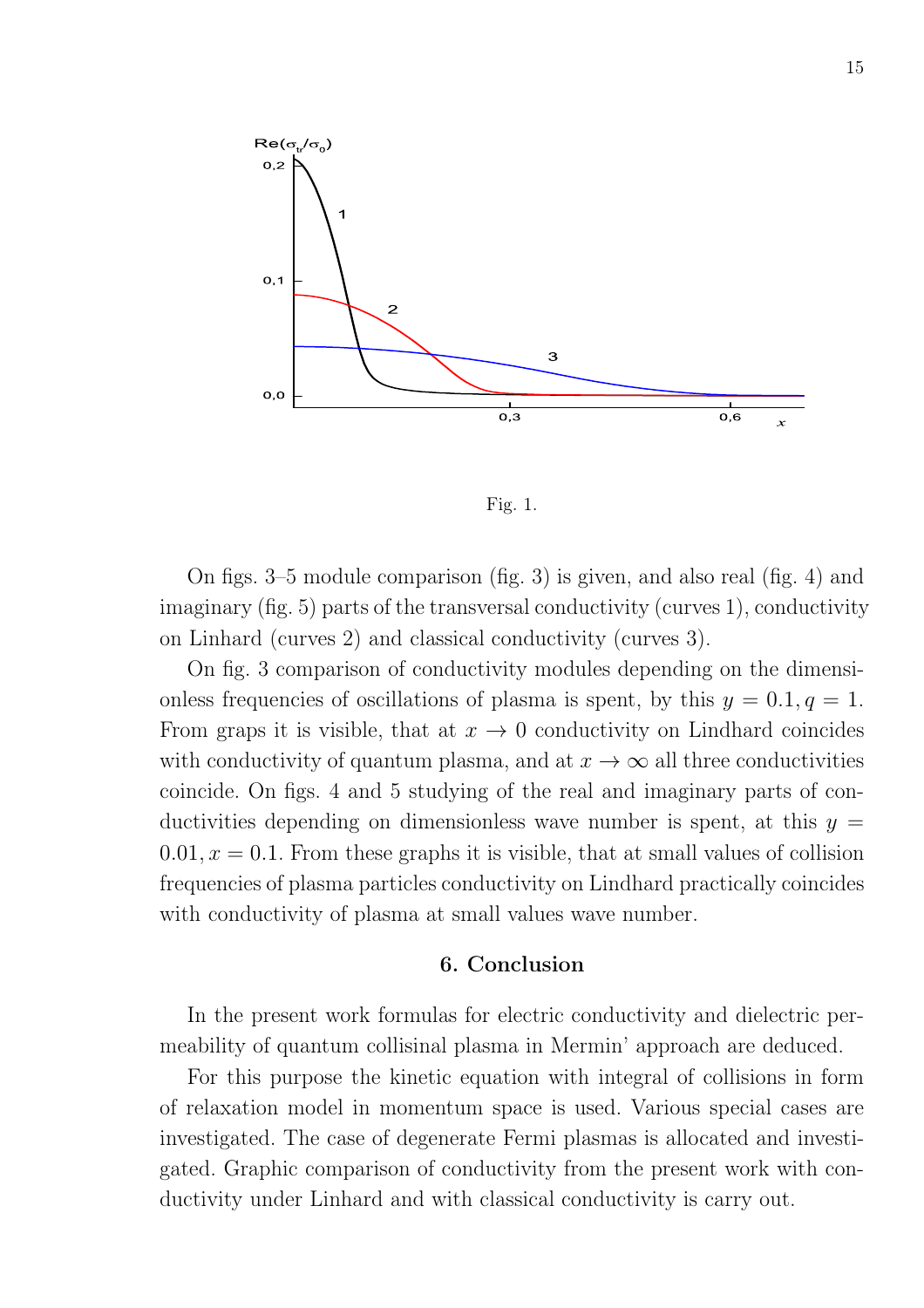

Fig. 2.



Fig. 3.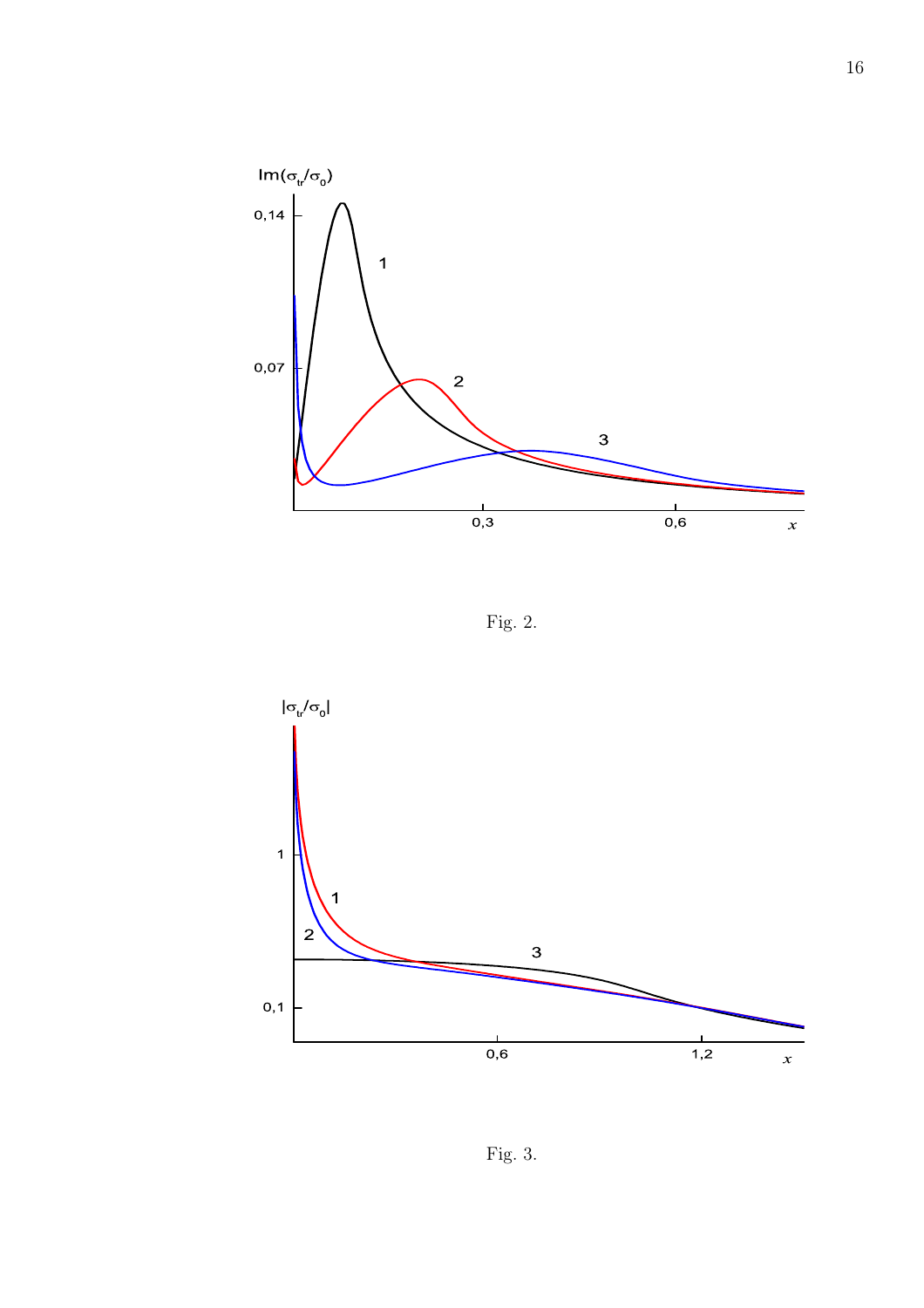

Fig. 4.



Fig. 5.